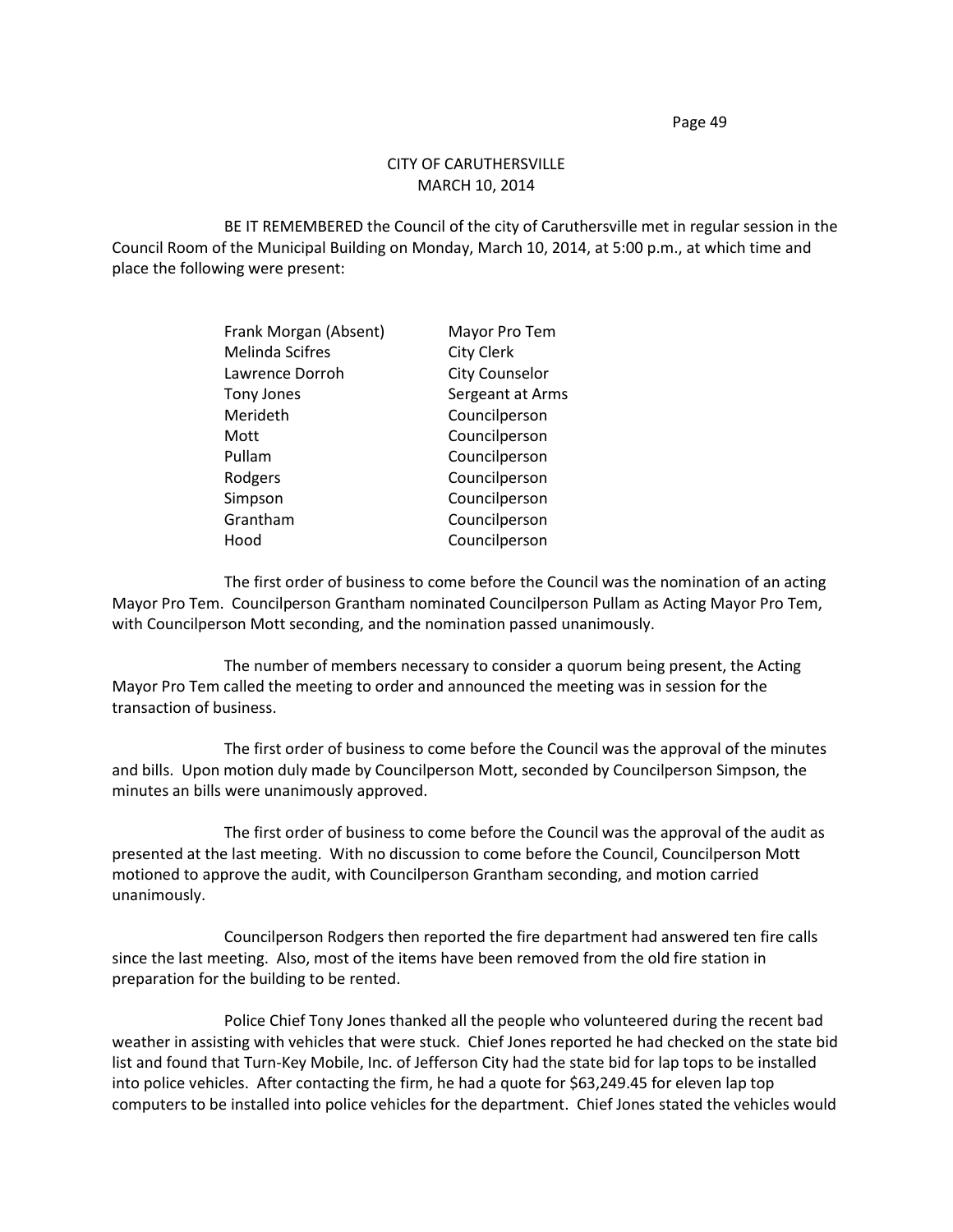## Page 50

need internet access. He has talked with the provider for the cell phones, and stated he could get internet access for approximately \$50 more each month over the current cost of the phones. The cost for the computers would be taken from the Asset Forfeiture Funds if approved. After discussion, Councilperson Rodgers motioned to approve the request, with Councilperson Merideth seconding, and motion carried.

The next item for discussion was the salary for the Chief of Police. The Committee had discussed increasing the Chief to \$56,000 a year starting in the next term. The Council was asked to consider the increase for discussion at the next meeting.

Counselor Dorroh then reported the contract for Medic One has not been finalized, but he is working on the final draft. The City will carry the insurance on the building, and maintain the lawn. Medic One will pay \$300 a month rent..

Paul Shaw, Water/Wastewater Manager, reported the replacement of the 2" galvanized water line on Collins began today. The line will be replaced with a 6" PVC line. Also, Mr. Shaw asked that penalties for water bills be delayed until the  $15<sup>th</sup>$  instead of the  $10<sup>th</sup>$ . This is due to City Hall closing one day, and the bad weather. Councilperson Hood motioned to approve delaying penalties until the 15<sup>th</sup>, with Councilperson Rodgers seconding, and motion carried.

Councilperson Merideth reported one of the City's trucks backed into a decorative light pole at the casino. Approximate cost is \$3,000, and the estimate has been turned into the insurance. Also, an estimate for the repair of the tractor would cost additional funds to tear the tractor down to see what the problem is. The tractor is approximately fifteen years old. After further discussion, Councilperson Mott motioned to advertise for a new tractor, with Councilperson Merideth seconding, and motion carried.

Keith Davis, Parks/Recreation Director, reported basketball season is about to end. Children are signing up for baseball season through the end of the month. Children as young as 4 years of age can play in the t-ball league. He reported that Mayor Pro Tem Morgan had attempted to come to the meeting but was unable to attend.

Randall Lee, Code Enforcement, reported he had cited seven trash violations in March, with sixteen notices to abate a nuisance, twelve notices to vacate/repair/demolish structure, five notices to demolish residence, and he continues to move forward with resolving issues with the Churchill properties.

Two County Commissioners, Ben Baker and Steve Watkins, then appeared before the Council regarding the sales tax issue that will be placed on the ballot for the county. The sales tax will fund the 911 emergency services for the County, and without the additional funding, the cities in the county will have to handle their own dispatching, and jail services. The only tax that is collected on phone bills at this time is on land lines, and many people are having the land line removed. The County will be asking for .0025 cent tax for law enforcement, and another .0100 for the 911 service. If this passes, the cities in the county will not pay funds to the County for the services any longer. Commissioner Watkins stated the biggest portion of the tax funds that will be collected will be from out of town visitors. Jess Cagle, who is in charge of the 911 service at the County, reported the service the